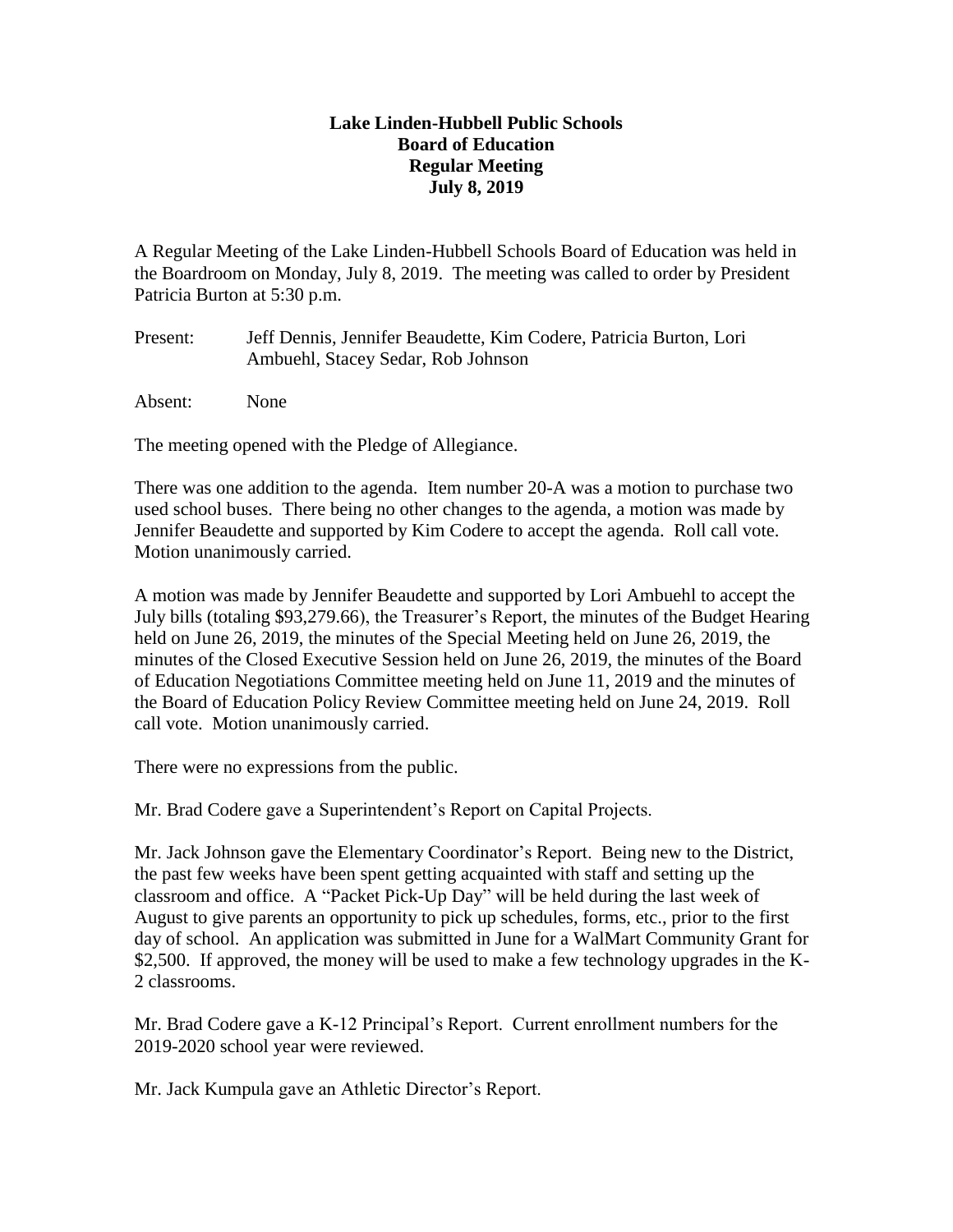Mr. Joe Heide gave a Maintenance and Transportation Report.

A motion was made by Kim Codere and supported by Jennifer Beaudette to approve the attendance of Superintendent Brad Codere at the 2019 U.P. Administrator's Academy on July 30-31, 2019 in Escanaba, Michigan.

Patricia Burton gave a report on the Board of Education Negotiations Committee meeting that was held on June 11, 2019.

Stacey Sedar gave a report on the Board of Education Policy Review Committee meeting that was held on June 24, 2019.

A motion was made by Lori Ambuehl and supported by Kim Codere to approve the administrative employment contract as presented for Jack Johnson as the Elementary Coordinator for the school year 2019-2020. Roll call vote. Motion unanimously carried.

A motion was made by Kim Codere and supported by Stacey Sedar that the Board of Education salaries are as follows: President \$350, Vice President \$350, Secretary \$350, Treasurer \$350 and three Trustees \$350 each. Roll call vote. Motion unanimously carried.

A motion was made by Jennifer Beaudette and supported by Lori Ambuehl that Range Bank Copper Country, Superior National Bank, Michigan Liquid Asset Fund, Torch Lake Federal Credit Union, Huntington and Ameriprise Financial Services serve as the school district depositories. Roll call vote. Motion unanimously carried.

A motion was made by Jeff Dennis and supported by Jennifer Beaudette that bonding levels be set as follows: Treasurer \$100,000; Superintendent \$100,000; District Accountant \$100,000; all others \$100,000 according to District Policy and insurance company. Roll call vote. Motion unanimously carried.

A motion was made by Kim Codere and supported by Stacey Sedar that in accordance with state law, the school district elects to transport all school children within the district who live approximately 1.5 miles or more from the Lake Linden-Hubbell School and all students along highways where the safety of the pupil is concerned. Exceptions will be reviewed on a case-by-case basis. Roll call vote. Motion unanimously carried.

A motion was made by Kim Codere and supported by Lori Ambuehl that the following persons be authorized to sign the checks for the district for the accounts indicated.

| General Fund:     | Board President, Secretary and Treasurer |
|-------------------|------------------------------------------|
| Payroll Account:  | District Accountant, Superintendent      |
| Capital Projects: | District Accountant, Superintendent      |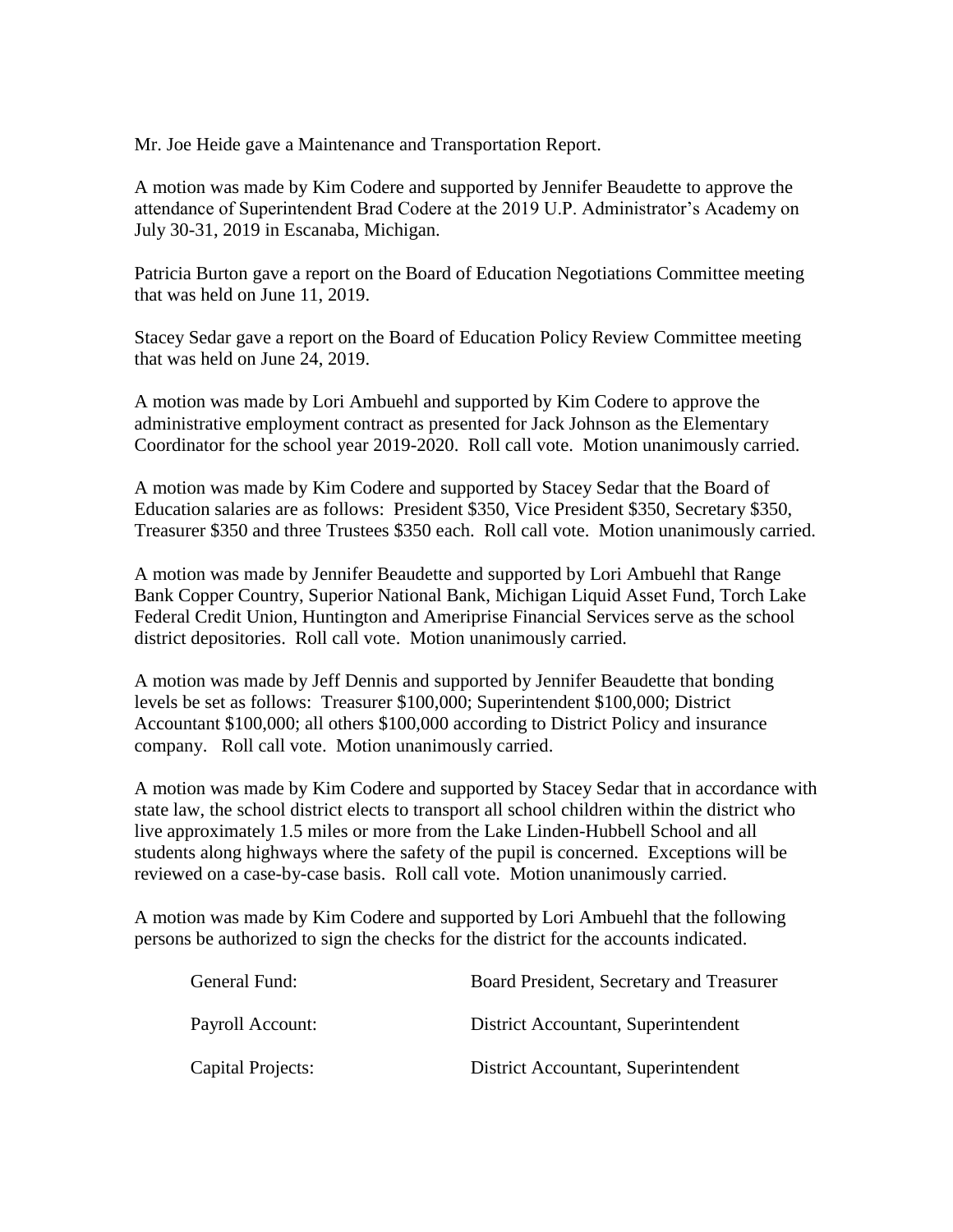| Debt Retirement:                                                      | <b>District Accountant</b>                                                                                          |
|-----------------------------------------------------------------------|---------------------------------------------------------------------------------------------------------------------|
| Athletics:                                                            | District Accountant, Superintendent                                                                                 |
| Internal Accounts:<br><b>High School Activity</b><br>(two signatures) | <b>High School Secretary</b><br>Superintendent<br><b>District Accountant</b>                                        |
| <b>Elementary Activity</b><br>(two signatures)                        | <b>Elementary School Coordinator</b><br><b>Elementary Secretary</b><br>Superintendent<br><b>District Accountant</b> |
| <b>Hot Lunch</b>                                                      | District Accountant, Superintendent                                                                                 |
| <b>Imprest Cash and</b><br>District Scholarship Fund                  | Central Office Secretary (or)<br>District Accountant                                                                |

Roll call vote. Motion unanimously carried.

A motion was made by Lori Ambuehl and supported by Stacey Sedar to designate the Office of the Superintendent to perform all election duties necessary for conducting all school elections. Roll call vote. Motion unanimously carried.

A motion was made by Jeff Dennis and supported by Kim Codere to approve the Lake Linden-Hubbell School memberships and liaisons to: MASSP (Michigan Association of Secondary School Principals), MASB (Michigan Association of School Boards), MASA (Michigan Association of School Administrators), HPS (Hospital Purchasing Service), Great Lakes Food Co-op, MAPT (Michigan Association of Pupil Transportation, and MIEM (Michigan Institute for Educational Management). Roll call vote. Motion unanimously carried.

A motion was made by Lori Ambuehl and supported by Kim Codere that Thrun Law Firm, P.C. be appointed the School Attorney. Roll call vote. Motion unanimously carried.

A motion was made by Kim Codere and supported by Jennifer Beaudette to employ the accounting firm of Sturos, CPA, P.C. for the school year 2018-2019 audit. Roll call vote. Motion unanimously carried.

A motion was made by Lori Ambuehl and supported by Rob Johnson that Jeff Klein be identified as the Lake Linden-Hubbell School District's Electronic Funds Transfer Coordinator. Roll call vote. Motion unanimously carried.

A motion was made by Jeff Dennis and supported by Stacey Sedar to approve the following proposed/revised NEOLA policies.